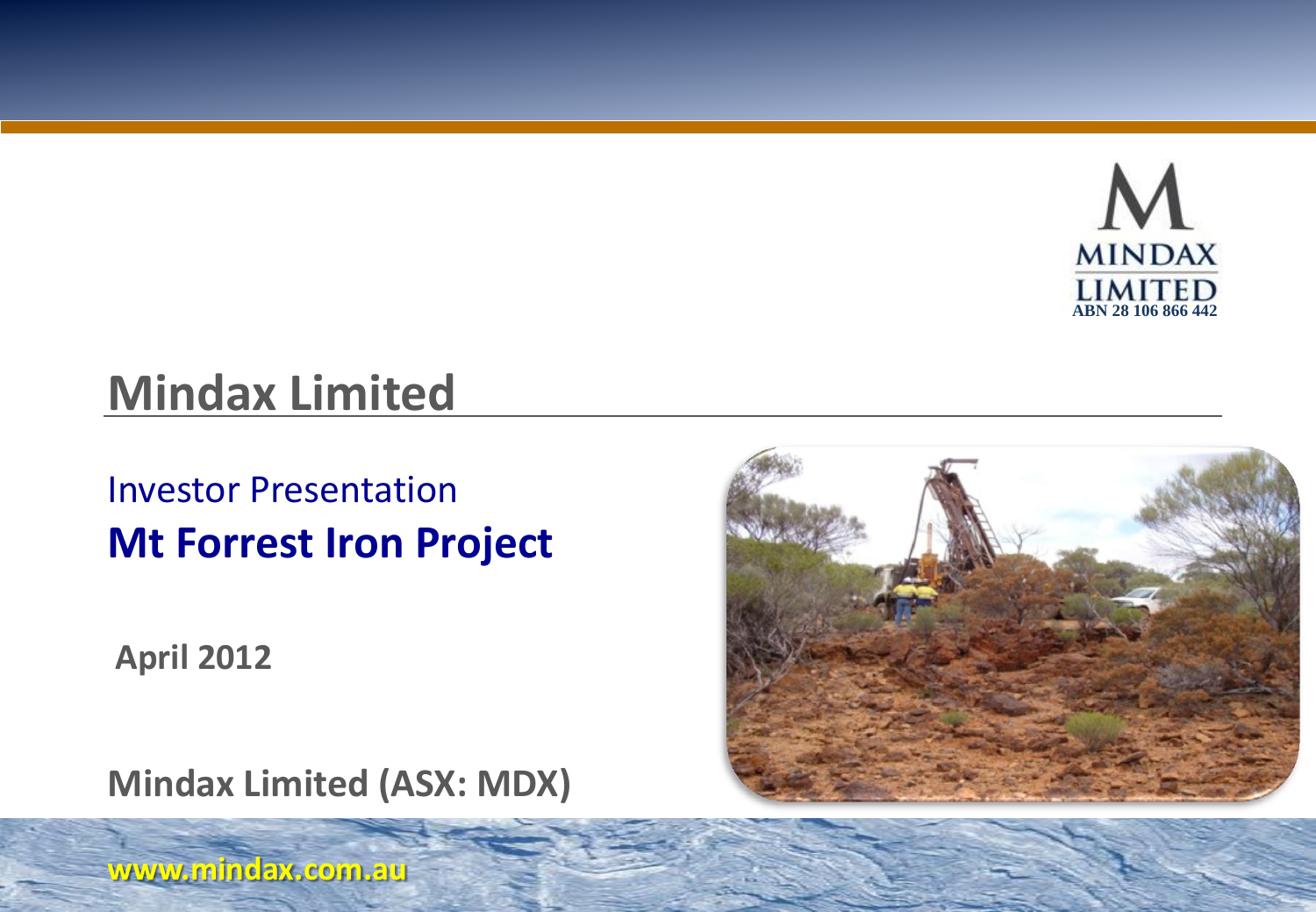## Executive Summary

| <b>Fast-tracking DSO</b>                                                      | Mindax has been focusing on fast-tracking the DSO stage of the Mt Forrest Iron Project<br>п                                                                                                                                                                                                                                                         |
|-------------------------------------------------------------------------------|-----------------------------------------------------------------------------------------------------------------------------------------------------------------------------------------------------------------------------------------------------------------------------------------------------------------------------------------------------|
| provides early<br>cashflow for<br>magnetite                                   | The DSO stage will underpin the future development of the high quality magnetite resource<br>$\mathcal{L}_{\mathcal{A}}$                                                                                                                                                                                                                            |
| <b>Potential Sumitomo</b><br>joint venture                                    | Mindax has executed a Heads of Agreement (HoA) with Japan's Sumitomo, one of the largest<br>a.<br>worldwide, diversified trading groups                                                                                                                                                                                                             |
| will unlock the<br>value of Mt Forrest                                        | Provides a clear path to development for the DSO stage of Mt Forrest<br>п<br>Reduces funding uncertainty with an almost fully financed project<br><b>COL</b><br>Gives Mindax the potential for a share price re-rating due to project de-risking<br>$\mathcal{L}_{\mathcal{A}}$<br>Provides a secure offtake partner<br>$\mathcal{L}_{\mathcal{A}}$ |
| <b>First mover</b><br>advantage is key                                        | First mover advantage in the Yilgarn Region is essential to secure scarce transport infrastructure<br>٠<br>Necessary pre-requisite for the development of any project in the region<br>$\mathcal{L}_{\mathcal{A}}$                                                                                                                                  |
| Sumitomo may be<br>lost if the<br>resolutions at the<br><b>EGM</b> are passed | The potential for a joint venture with Sumitomo may be lost if the resolutions to remove two key<br>٠<br>directors of Mindax are passed at the upcoming EGM<br>The Company believes it is in the best interests of shareholders to try to preserve the agreement<br>$\mathbf{r}$<br>with Sumitomo                                                   |

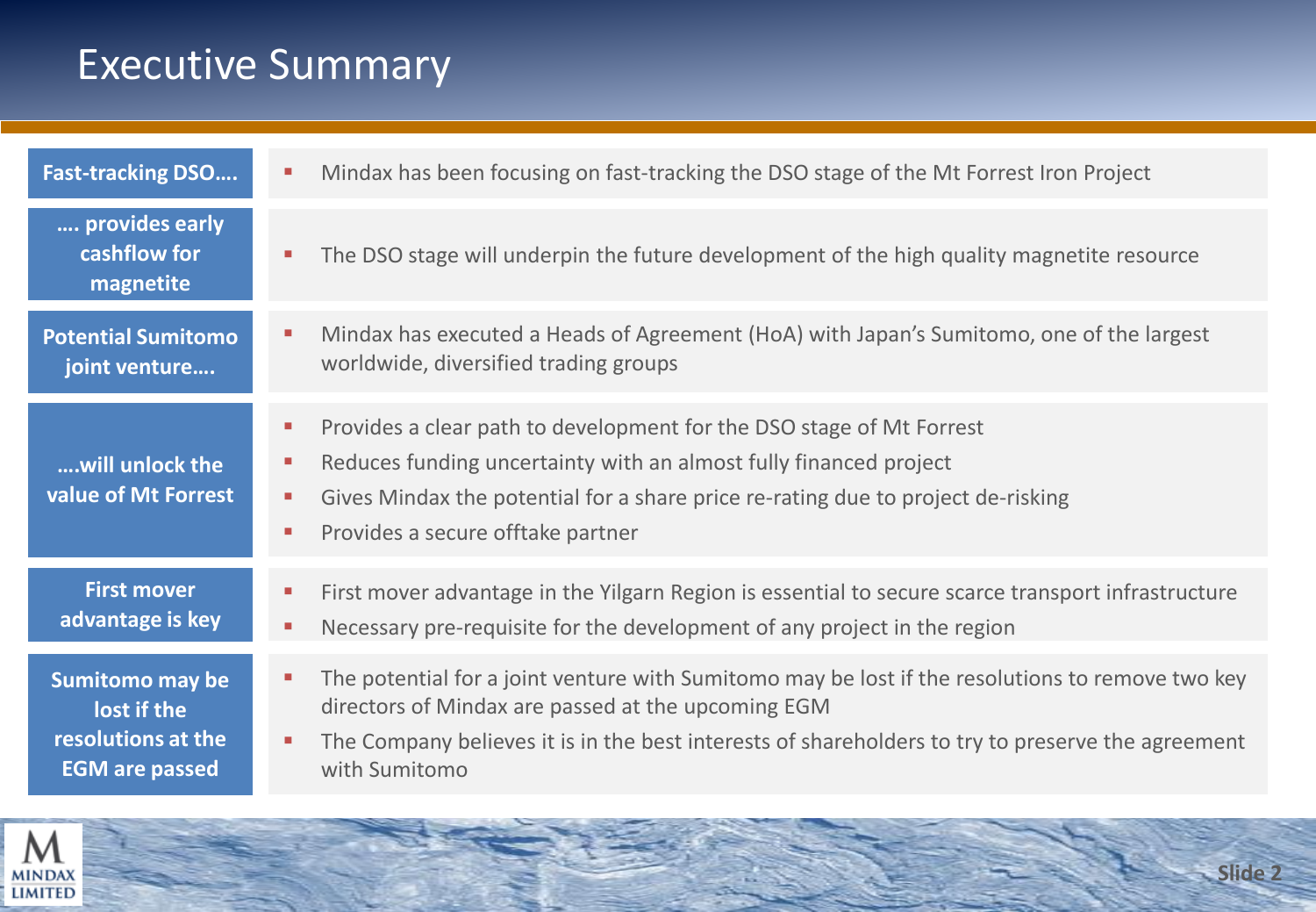## Corporate Snapshot



#### **Share price / volume history (A\$; millions)**

Source: Bloomberg as at 11 April 2012.

#### **Key statistics (A\$)**

| Ordinary shares on issue                   | 11-Apr-12   | 188.6m |
|--------------------------------------------|-------------|--------|
| Fully diluted shares on issue <sup>1</sup> | 11-Apr-12   | 188.6m |
| Share price                                | $11-Apr-12$ | \$0.15 |
| Market capitalisation                      | 11-Apr-12   | \$28m  |
| Fully diluted market capitalisation        | 11-Apr-12   | \$28m  |
| Net Cash <sup>2</sup>                      | 31-Dec-11   | \$5m   |
| Undiluted enterprise value                 |             | \$23m  |
| Diluted enterprise value <sup>1</sup>      |             | \$23m  |

#### **Substantial shareholders**

| <b>Name</b>                      | <b>No. Shares</b> | % of Shares |
|----------------------------------|-------------------|-------------|
| Andrew Tsang and Related Parties | 43,070,425        | 22.8%       |
| Lion AsiaPac Ltd                 | 32,034,616        | 17.0%       |
| <b>HSBC Custody Nominees</b>     | 24,359,122        | 12.9%       |
| <b>Jupiter Mines</b>             | 13,213,579        | 7.0%        |

#### **Directors**

| <b>Name</b>            | <b>Position</b>          |
|------------------------|--------------------------|
| Gilbert George         | Chairman                 |
| <b>Gregory Bromley</b> | <b>Managing Director</b> |
| Andrew Tsang           | Non Executive Director   |
| <b>Benjamin Chow</b>   | Non Executive Director   |
| <b>Kenneth Pettit</b>  | Non Executive Director   |
| Eric Loh               | Non Executive Director   |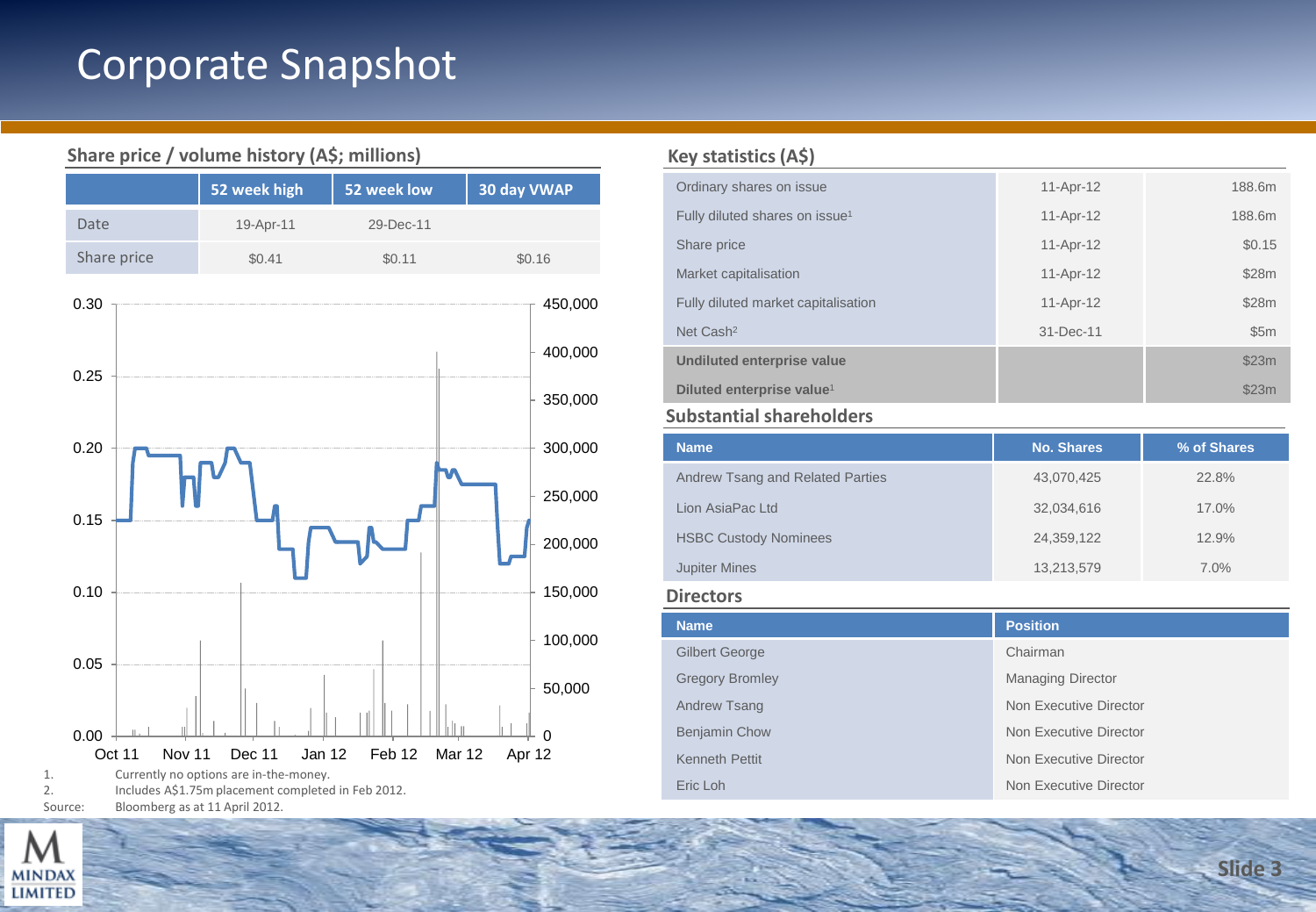## Peer Performance Comparison

### **Mindax was performing well compared to its peers until the uncertainty around the Sumitomo HoA.**



**Slide 4**

MINDAX **LIMITED**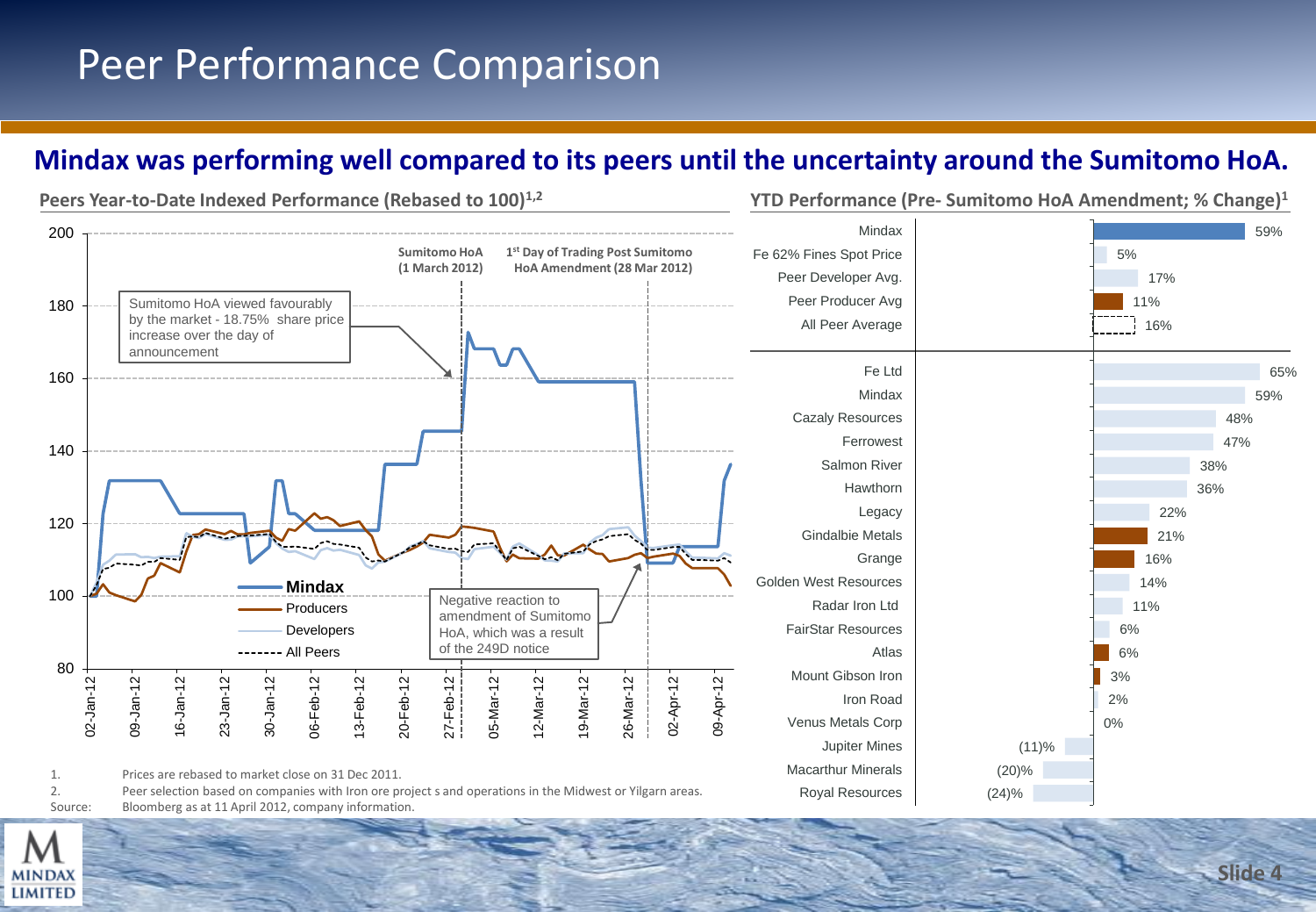## Mindax Projects

### **Mindax is focusing on bringing the DSO stage of the Mt Forrest Iron Project into production as soon as possible, with the help of a joint venture partner.**

- Mindax's main focus is on the Mt Forrest Iron Project and the Yilgarn-Avon uranium Joint Venture
	- 1. The 100% owned **Mt Forrest Iron Project**
		- − A major iron mineralised system within the Yilgarn Iron Province
		- Both DSO and magnetite projects are planned
		- Heads of Agreement with Sumitomo for joint venture, with development of DSO stage as first step
	- 2. The **Yilgarn-Avon Project** (75% with Quasar Resources)
		- − A newly identified Mesozoic sedimentary uranium system
		- − Maiden JORC Resource achieved
- Mindax 's strategy is to create shareholder value by development of its key assets and to use that cashflow to continue to grow off its core expertise





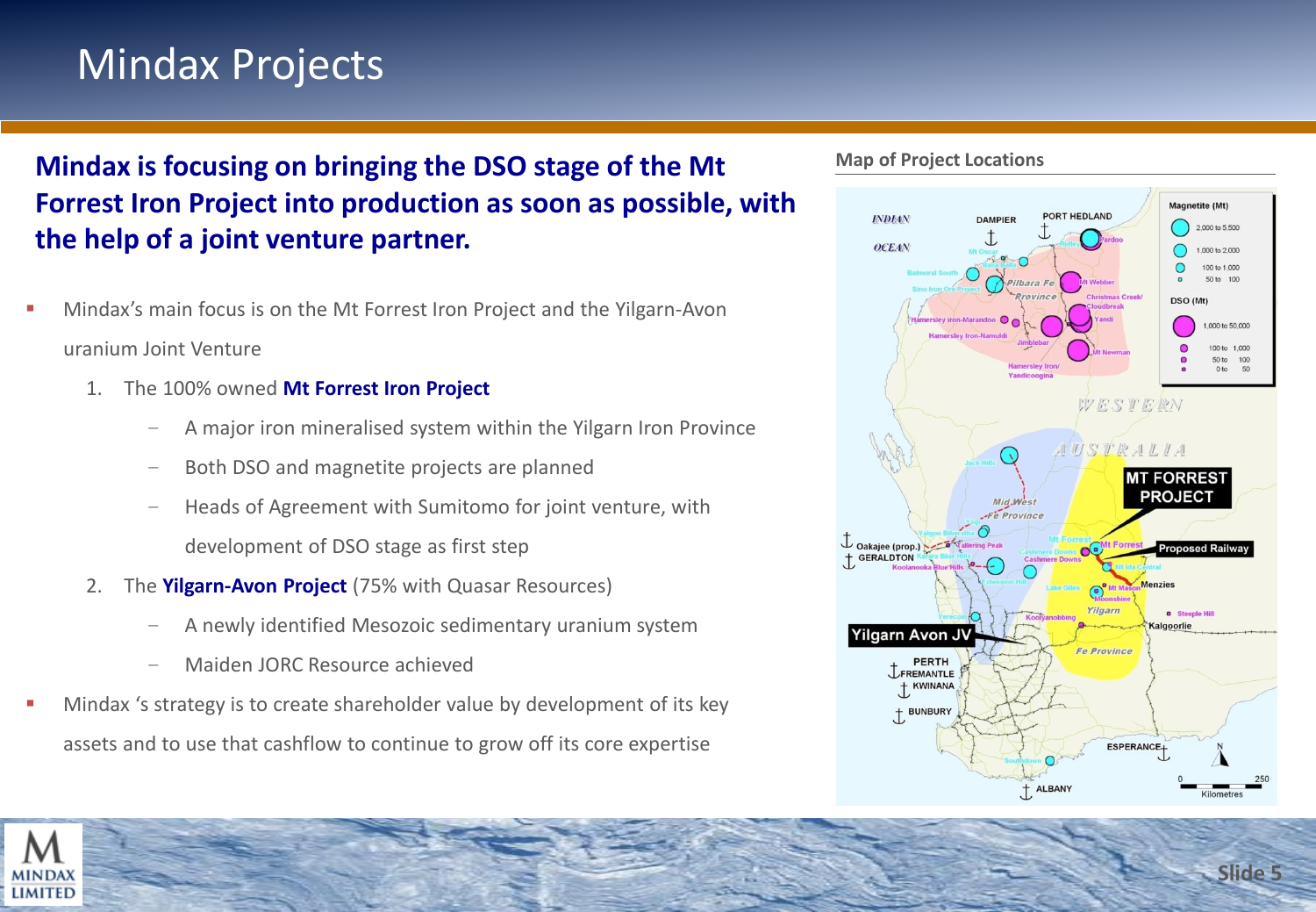### Mt Forrest Overview

### **Mt Forrest will be developed initially as a modest beneficiated DSO operation, with potential for first ore to be shipped in 2014.**

#### **Project Development**

- **Mindax envisages both DSO and magnetite projects at Mt Forrest**
- The current focus is on DSO production from the regolith layer:
	- A range of mineralisations identified within a growing beneficiable DSO resource
	- Planned initial modest project of 1.5Mtpa road hauled to Menzies
	- Production is targeted to commence in 2014
	- The DSO operation will underpin gradual move to magnetite production

#### **Studies**

**Scoping study for DSO project completed and expected to be released soon** 

#### **Infrastructure Development**

- Exciting recent developments in essential key infrastructure for the region:
	- State Government formally committed to 20mtpa Esperance Port expansion
	- Tenders for port and associated rail network upgrades currently being developed
	- Leases for transport corridors to the Menzies railhead in place and negotiations with potential rail, port and other infrastructure partners well advanced

#### Sandstone Leinster **MINDAX** LIMITED **MT FORREST Mt Forrest Project MT RICHARDSON WESTERN** CASHMERE **AUSTRALIA** Leonora **MT BEVAN IRON PROJECT IRON TENEMENTS** A DIEMALS **NUOHNSTON RANGE Menzies LAKE GILES** A WINDARLING **MT JACKSON MAYFIELD BULLFINCH** Kalgoorlie KOOLYANOBBING **AMT FINNERTY Bullfinch Southern Cross** Merredin **Kilometres**

**Mt Forrest Map**

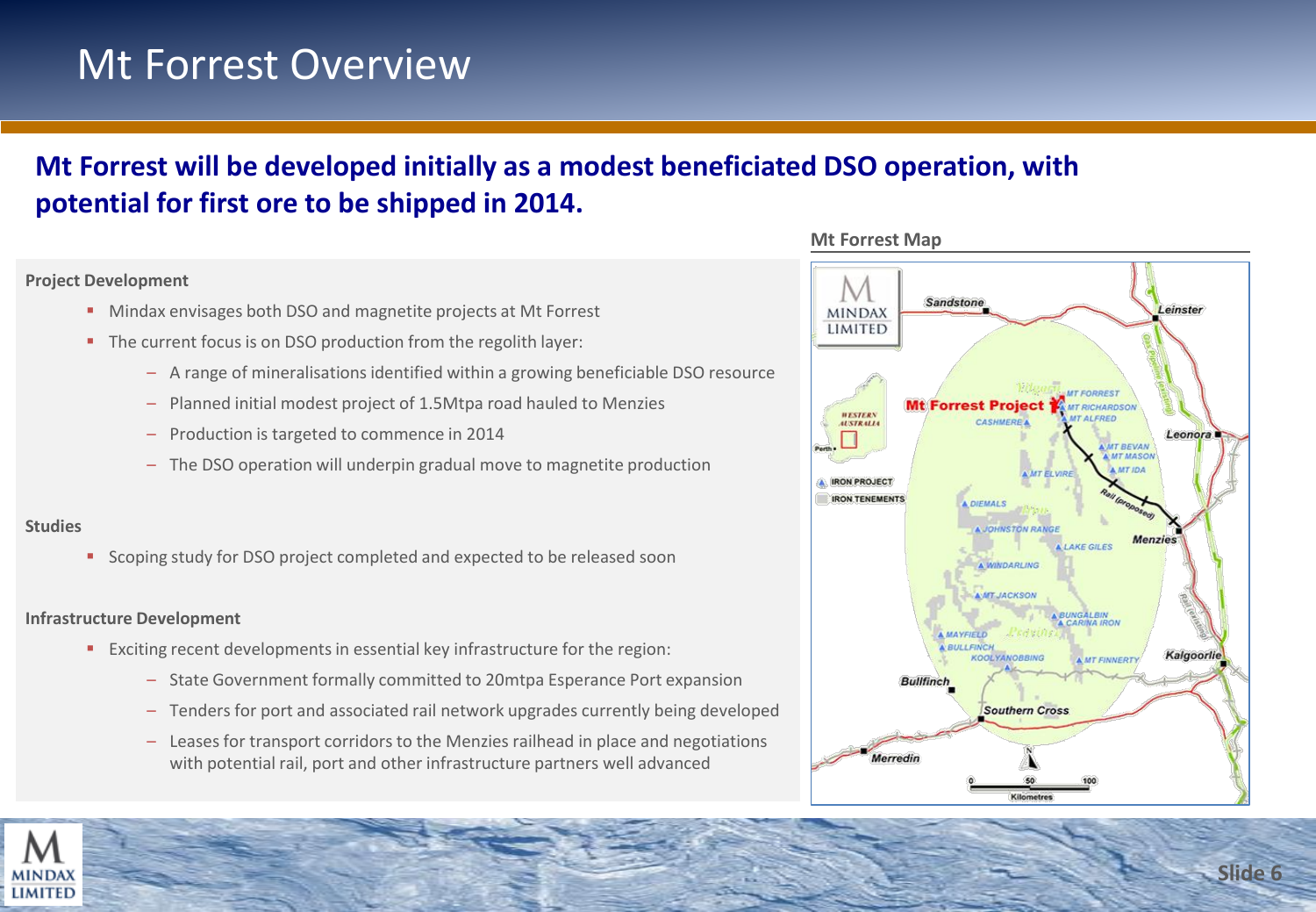### Mt Forrest Resource

### **Total resources are currently 1.4Bt at 32.2% Fe, with the Regolith resource of 14.7Mt at 45.4% Fe to underpin the DSO project.**

| <b>Category</b> | <b>Tonnage (Mt)</b> | Fe<br>(% | SiO,<br>(% | AL <sub>2</sub> O <sub>3</sub><br>(% ) | (% ) | (%   | LOI<br>(% ) |
|-----------------|---------------------|----------|------------|----------------------------------------|------|------|-------------|
| Indicated       | 12.3                | 45.5     | 23.0       | 5.2                                    | 0.06 | 0.07 | 6.1         |
| Inferred        | 2.4                 | 44.8     | 26.4       | 4.5                                    | 0.05 | 0.06 | 4.6         |
| <b>Total</b>    | 14.7                | 45.4     | 23.5       | 5.0                                    | 0.06 | 0.07 | 5.8         |

**Regolith Iron Resource (for DSO Project)** 

#### **Magnetite Iron Resource**

| <b>Category</b>      | <b>Tonnage (Mt)</b> | Fe.<br>(% ) | SiO <sub>2</sub><br>$(\%)$ | AL <sub>2</sub> O <sub>3</sub><br>(%) | $(\%)$ | (%)  | LOI.<br>(%) |
|----------------------|---------------------|-------------|----------------------------|---------------------------------------|--------|------|-------------|
| Indicated (Nov 2011) | 248.2               | 32.6        | 47.0                       | 1.7                                   | 0.06   | 0.12 | 1.1         |
| Inferred (Nov 2011)  | 583.5               | 32.4        | 47.1                       | 1.5                                   | 0.06   | 0.17 | 1.0         |
| Residual Inferred    | 521.1               | 31.4        | 48.7                       | 1.7                                   | 0.04   | 0.07 | 2.7         |
| <b>Total</b>         | 1,352.8             | 32.2        | 47.4                       | 1.7                                   | 0.05   | 0.12 | 1.7         |

#### **Exploration Targets\***

| <b>Category</b>        | <b>Tonnage (Mt)</b> | Fe (%)    |
|------------------------|---------------------|-----------|
| Beneficiable Magnetite | 2,500-2,800         | 31.0-36.0 |
| Regolith               | $35 - 50$           | 42.0-58.0 |



Note\*: The nature of the exploration target means that the potential quantity and grade is conceptual in nature, that there has been insufficient exploration to define a Mineral Resource and that it is uncertain if further exploration will result in the determination of a Mineral Resource.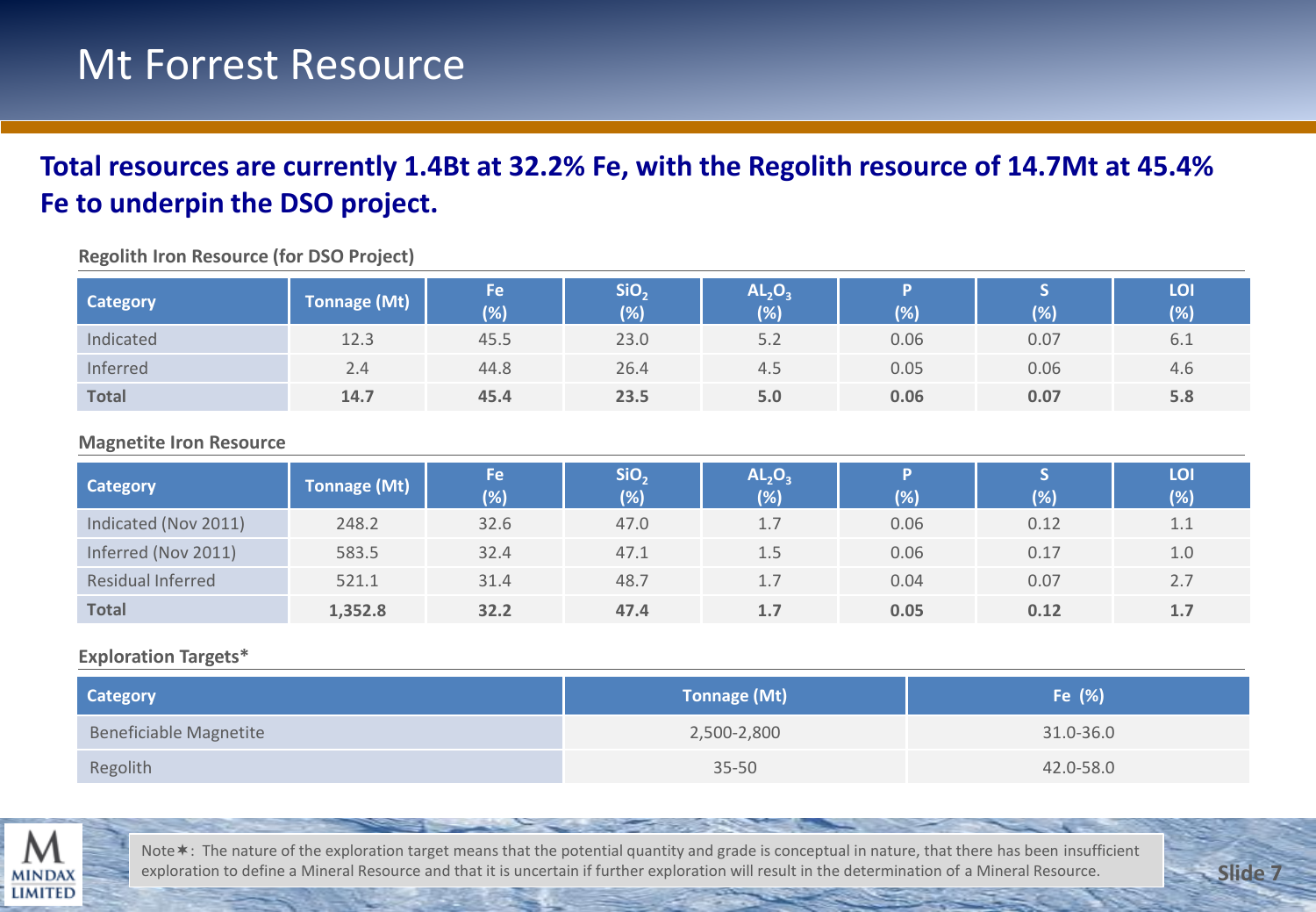## Sumitomo Heads of Agreement

### **The HoA allows for Sumitomo to spend up to \$115 million on the establishment of an operation, initially based on DSO, with Mindax retaining project management and a material stake.**

#### **HoA Overview**

- In February 2012, following a 9 month search, Mindax signed a HoA with Japan's Sumitomo Corporation to farm in to the Mt Forrest Iron Project, subject to due diligence
- **Sumitomo is one of the largest worldwide, diversified trading** groups with total assets of A\$100billion and has upstream interests such as iron ore, copper, coal, oil and gas
- **Sumitomo currently has iron ore assets in South Africa and Brazil** and aims to expand its portfolio to include Australia
- **Sumitomo is considering acquiring by way of farm-in, up to a** 70% interest in Mt Forrest by contributing up to \$115 million on studies and project development of the DSO stage
- A majority of Mindax directors who have expressed a position believe the HoA provides the best opportunity to secure essential port and rail capacity
- **Sumitomo was due to be granted exclusivity for two months** upon payment of a fee of A\$1m in two equal non-refundable instalments
- Due to the Section 249D notice (see overleaf) the payment of the exclusivity fee has been deferred



- Experienced technical team
- Sell/dilute down to 30% Mt Forrest Iron Project interest via farm-in for up to A\$115m
- **Minimal remaining project** financing required to be secured



- Payment of initial A\$1m for due diligence exclusivity
- Total DSO project financing package of up to A\$115m
- **Provides secure offtake partner**
- Reduces future funding uncertainty



- Project with a clear path to development
- Almost fully financed
- Potential for Mindax price re-rating due to project de-risking
- Accelerated access to unlocking project value

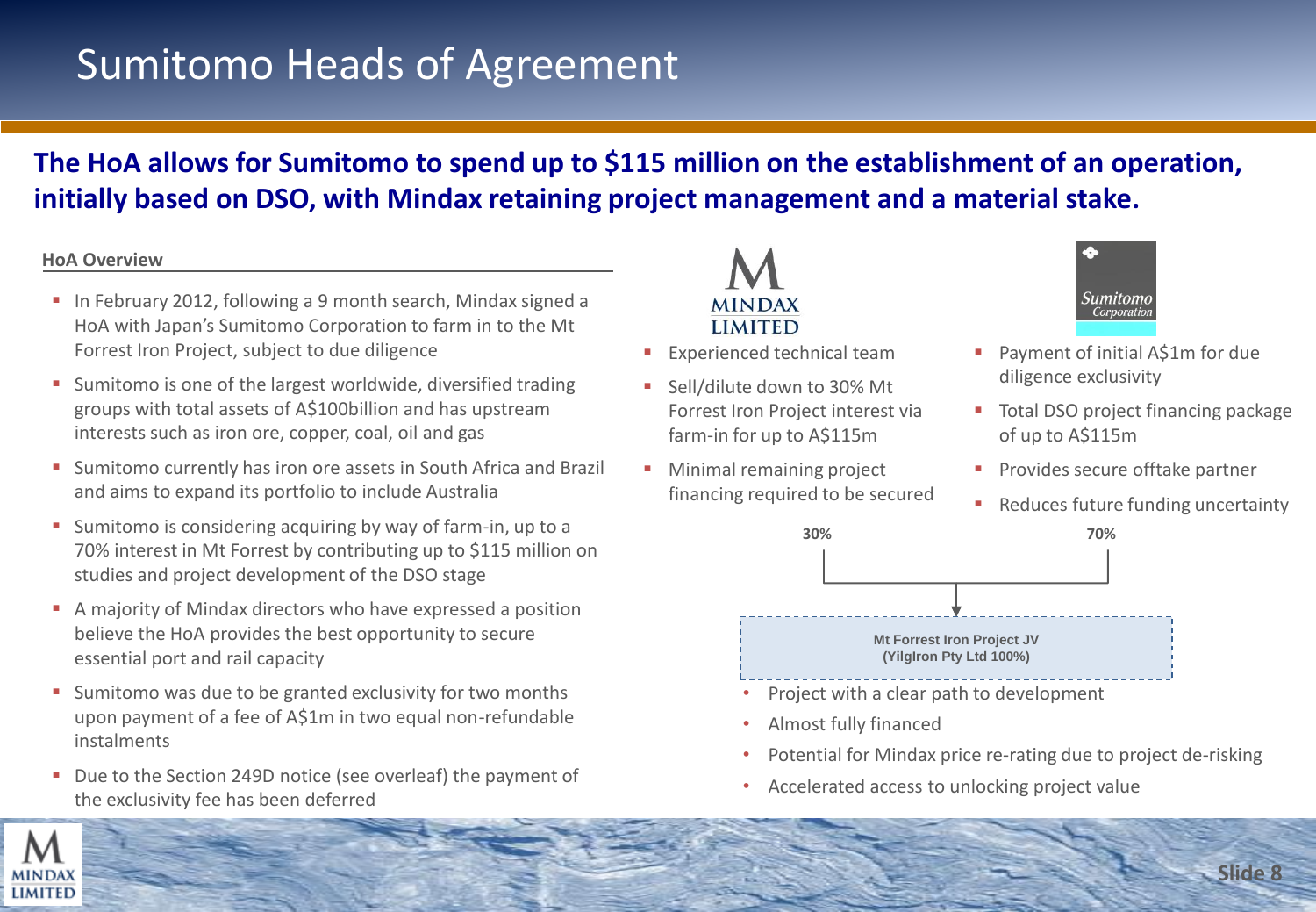## Exclusivity Payments & Section 249D Events

### **The majority of directors believe it is in the best interests of shareholders to try to preserve the Sumitomo HoA by opposing the Section 249D resolutions.**

**Sumitomo Exclusivity Payments and Section 249D Events Summary**

| <b>The Sumitomo HoA</b><br>was not supported<br>by Mr Tsang                                      | Within 5 days of the Sumitomo HoA being announced, a section 249D Requisition Notice (249D Notice) was served on the<br>Company by Mr Andrew Tsang, a director and substantial shareholder of Mindax, to remove Greg Bromley and Kenneth Pettit as<br>directors and appoint a Mr John Stacpoole<br>The terms of the Sumitomo HoA were not supported by directors Mr Tsang or Mr Chow when the matter was considered by the<br>Board, so the Board resolution was passed by the majority of the directors in accordance with Mindax's Constitution<br>It is a view of the majority of the Board that it is largely Mr Tsang's opposition to the HoA that caused Mr Tsang to issue the<br>249D Notice       |
|--------------------------------------------------------------------------------------------------|-----------------------------------------------------------------------------------------------------------------------------------------------------------------------------------------------------------------------------------------------------------------------------------------------------------------------------------------------------------------------------------------------------------------------------------------------------------------------------------------------------------------------------------------------------------------------------------------------------------------------------------------------------------------------------------------------------------|
| <b>The Sumitomo HoA</b><br>may be cancelled if<br>the resolutions are<br>passed                  | As a result of the 249D Notice, there is potential for significant change in Mindax's board and management<br>٠<br>At the request of Sumitomo, Mindax entered into discussions to amend the HoA to defer the first exclusivity payment until 18<br>May, post the outcome of the vote on the 249D Notice resolutions<br>If Mindax does not provide written confirmation to Sumitomo by 14 May (but after the EGM) that the Company continues to<br>support the HoA, then the HoA will immediately terminate and have no further effect<br>If the resolutions to remove Greg Bromley and Kenneth Pettit as directors are passed then it is unknown whether an agreement<br>with Sumitomo will be progressed |
| <b>Shareholders are</b><br>encouraged to try<br>and preserve the<br><b>Sumitomo</b><br>agreement | The majority of the Board who have expressed a position believes it is in the best interests of shareholders to try to preserve the<br>Sumitomo HoA, given the positive independent commercial opinion of the transaction, and given no other proposal has been<br>received<br>With recent positive developments relating to transport infrastructure in the region, the majority of Mindax directors believe that<br>the HoA will provide the best opportunity to secure essential port and rail capacity, which will be a highly competitive process<br>Mr Tsang has not provided a plan to grow your company or to secure an alternative joint venture arrangement                                     |

**Slide 9**

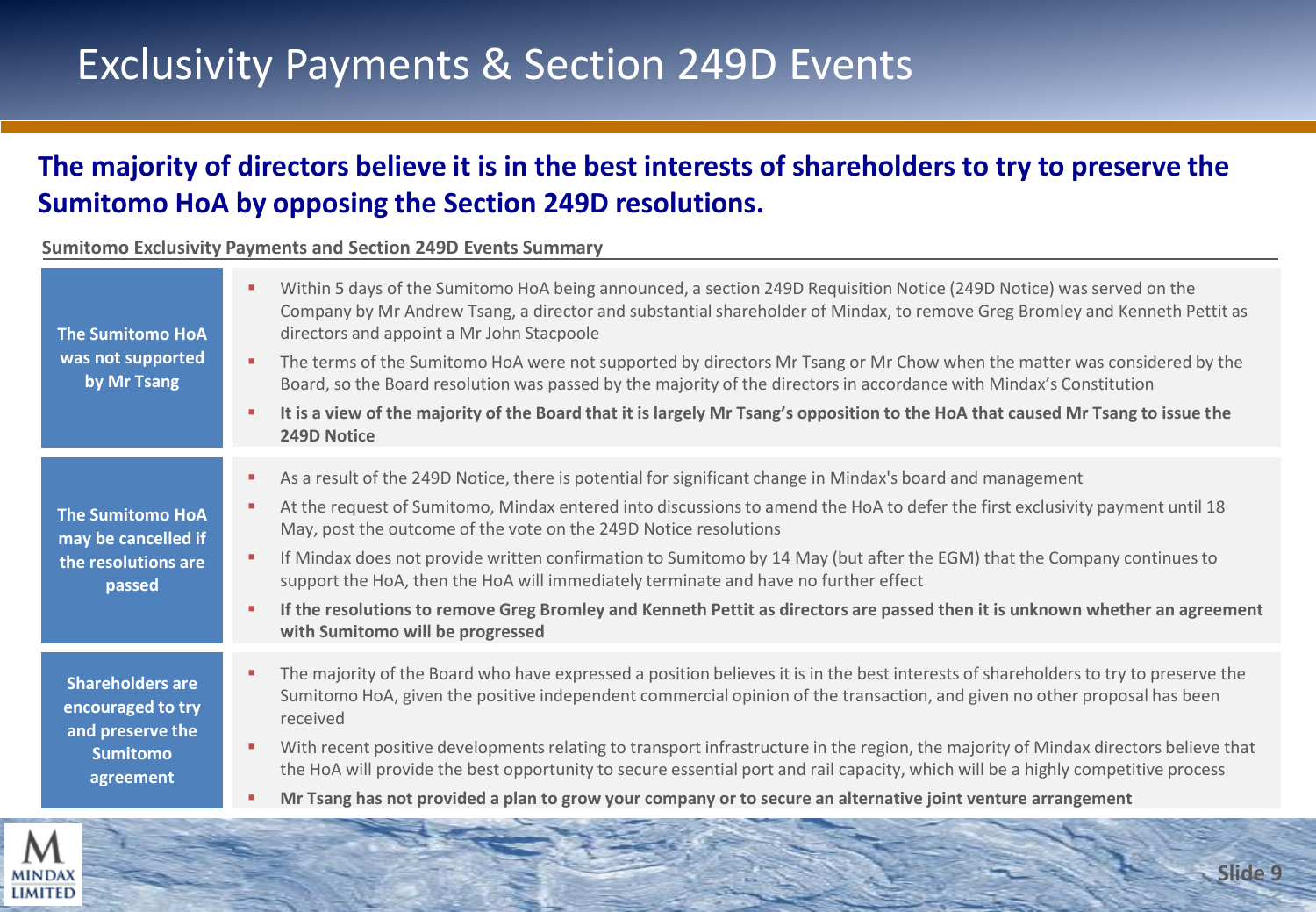## View of Directors on Section 249D

### **The majority of the existing Board who have expressed a position intend to continue to support the HoA and plan to oppose the 249D Notice Resolutions.**

**Summary of Director Views**